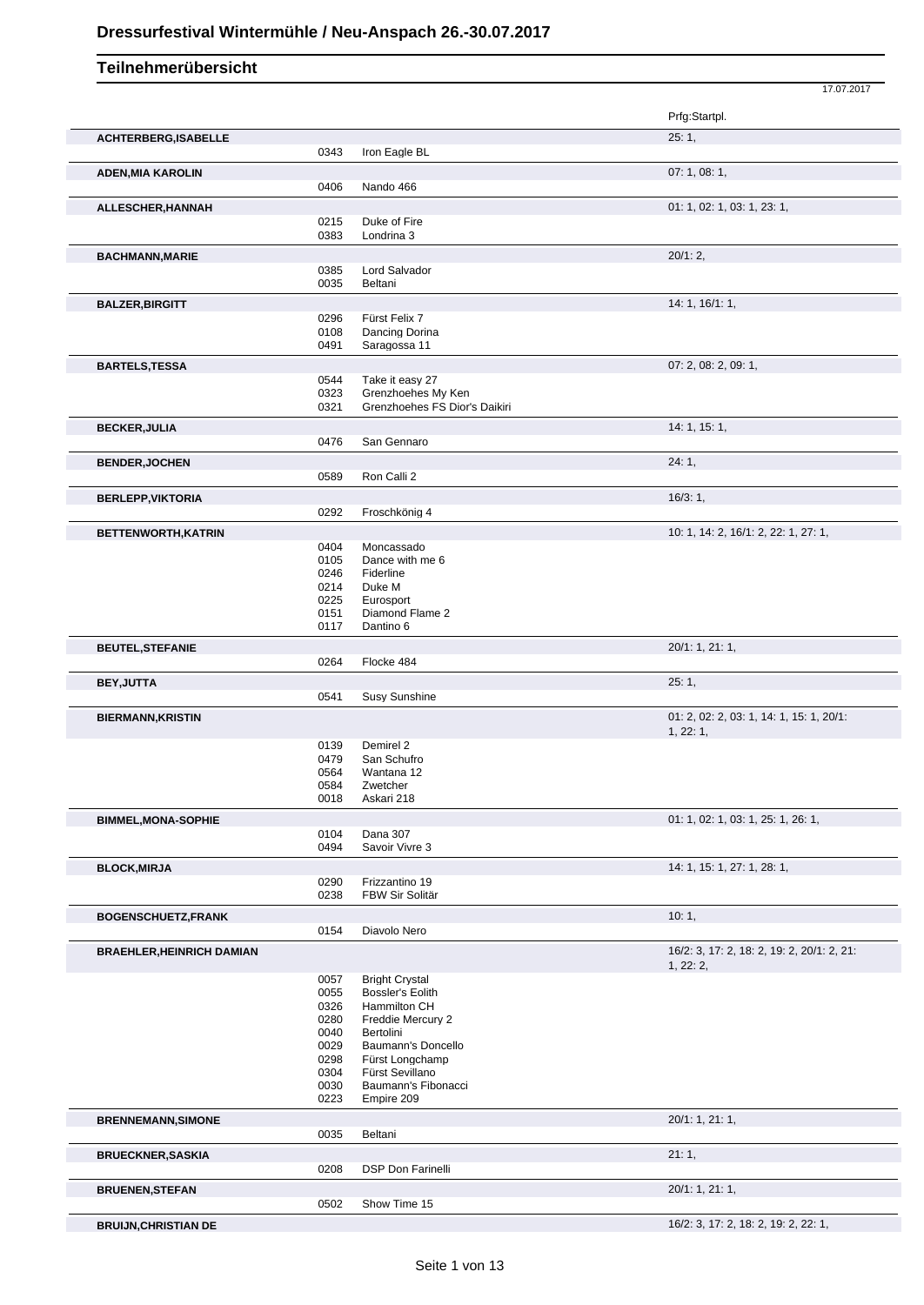|                           |              |                                            | Prfg:Startpl.                              |
|---------------------------|--------------|--------------------------------------------|--------------------------------------------|
|                           | 0101         | Damiano 13                                 |                                            |
|                           | 0333         | Herston                                    |                                            |
|                           | 0026         | Baldessarini E                             |                                            |
|                           | 0069         | Catal                                      |                                            |
| <b>BUDA, JENNIFER</b>     |              |                                            | 10: 1, 11: 1, 27: 1, 28: 1,                |
|                           | 0070         | Catch you                                  |                                            |
|                           | 0469         | Sacre Fleur 8                              |                                            |
|                           | 0259         | Fisternöllchen                             |                                            |
|                           | 0167         | Diva Noir 3                                |                                            |
| <b>BURGER, KATRIN</b>     |              |                                            | 10: 1, 12: 1, 22: 1,                       |
|                           | 0471<br>0487 | Salazar 14<br>Santo Dottore OLD            |                                            |
|                           |              |                                            | 16/1: 1, 17: 1, 18: 1, 19: 1, 20/1: 1, 21: |
| <b>BUSCH, MARCUS</b>      |              |                                            | 1, 24: 1, 27: 1, 28: 1,                    |
|                           | 0505         | Sir Easy PUR                               |                                            |
|                           | 0328         | Hello Kitty 3                              |                                            |
|                           | 0415         | Quateron                                   |                                            |
|                           | 0254         | Fire and Flame                             |                                            |
|                           | 0269         | For Cardinale                              |                                            |
|                           | 0043         | Bianchello                                 |                                            |
| <b>CASPER, ANNA</b>       |              |                                            | 04: 2, 05: 2, 06: 1,                       |
|                           | 0045<br>0085 | Birkhof's Don Diamond FBW<br>Collin Conner |                                            |
|                           |              |                                            |                                            |
| <b>CASPER, NICOLE</b>     | 0046         | Birkhof's Don Röschen FBW                  | 16/1: 1, 19: 1, 27: 2, 28: 2,              |
|                           | 0580         | Zalando 7                                  |                                            |
|                           | 0492         | Saro Hi                                    |                                            |
| <b>CASPER, PIA</b>        |              |                                            | 07: 1, 08: 1, 09: 1,                       |
|                           | 0052         | Bonaparte S 2                              |                                            |
| <b>CLAREN, LINA</b>       |              |                                            | 16/3: 1, 27: 1,                            |
|                           | 0037         | Benedetto Marone                           |                                            |
|                           |              |                                            | 04: 1, 05: 1, 23: 1,                       |
| <b>DAMM, FRANZ OTTO</b>   | 0209         | <b>DSP Leoness</b>                         |                                            |
|                           | 0210         | <b>DSP Lifestyle</b>                       |                                            |
| <b>DAMME, JUERGEN VAN</b> |              |                                            | 10: 1, 14: 1, 16/1: 2, 20/1: 1, 21: 1, 27: |
|                           |              |                                            | 2,                                         |
|                           | 0152         | Diamond Rose 4                             |                                            |
|                           | 0532         | Starlight 287                              |                                            |
|                           | 0501         | Sherlock 37                                |                                            |
|                           | 0474<br>0388 | San Diamantino<br>Louis Fürst              |                                            |
|                           |              |                                            |                                            |
| <b>DANOVSKIS, AIGARS</b>  |              |                                            | 10: 1, 11: 1, 12: 1, 13: 1, 16/1: 1, 22:   |
|                           | 0444         | Rosario W                                  | 1,                                         |
|                           | 0192         | Dona Dorina                                |                                            |
|                           | 0064         | Camilla 142                                |                                            |
| DILLENBERGER, LISA-MARIE  |              |                                            | 07: 1, 08: 1, 09: 1,                       |
|                           | 0573         | White Gold B                               |                                            |
|                           | 0270         | For Pleasure B                             |                                            |
| <b>EGEN, ALINA</b>        |              |                                            | 16/3: 1, 17: 1, 19: 1, 25: 1, 26: 1,       |
|                           | 0004         | All About Me 3                             |                                            |
| EPPINGER, BAERBEL         |              |                                            | 10: 1, 11: 1, 12: 1, 13: 1, 16/1: 1, 17:   |
|                           |              |                                            | 1, 18: 1, 19: 1,                           |
|                           | 0129<br>0451 | Decorno<br><b>Roy 103</b>                  |                                            |
|                           |              |                                            |                                            |
| <b>ERLBECK, SARAH</b>     | 0010         | Amichelli 3                                | 10: 1, 12: 1,                              |
|                           |              |                                            |                                            |
| <b>ERNST, HELENA</b>      | 0445         | Rose Magic 2                               | 04: 1, 05: 1, 06: 1,                       |
|                           | 0448         | Rotruschel's                               |                                            |
|                           |              |                                            |                                            |
| <b>ERNST, TANJA</b>       | 0448         | Rotruschel's                               | 16/1: 1, 26: 1,                            |
|                           |              |                                            |                                            |
| <b>EULNER, VIKTORIA</b>   |              |                                            | 16/2: 1, 27: 1,                            |
|                           | 0442         | Ronaldinja                                 |                                            |
| <b>EWENZ, DENISE</b>      |              |                                            | 16/2: 2, 17: 2, 19: 2,                     |
|                           | 0261         | Fleur d Amour 2                            |                                            |
|                           | 0462         | Rubys Girl                                 |                                            |
| <b>FALKE, MICHELLE</b>    |              |                                            | 04: 1, 05: 1, 06: 1,                       |
|                           | 0586         | Devon King                                 |                                            |
| <b>FALKE, NADINE</b>      |              |                                            | 01: 1, 02: 1, 03: 1,                       |
|                           | 0585         | Weltinda                                   |                                            |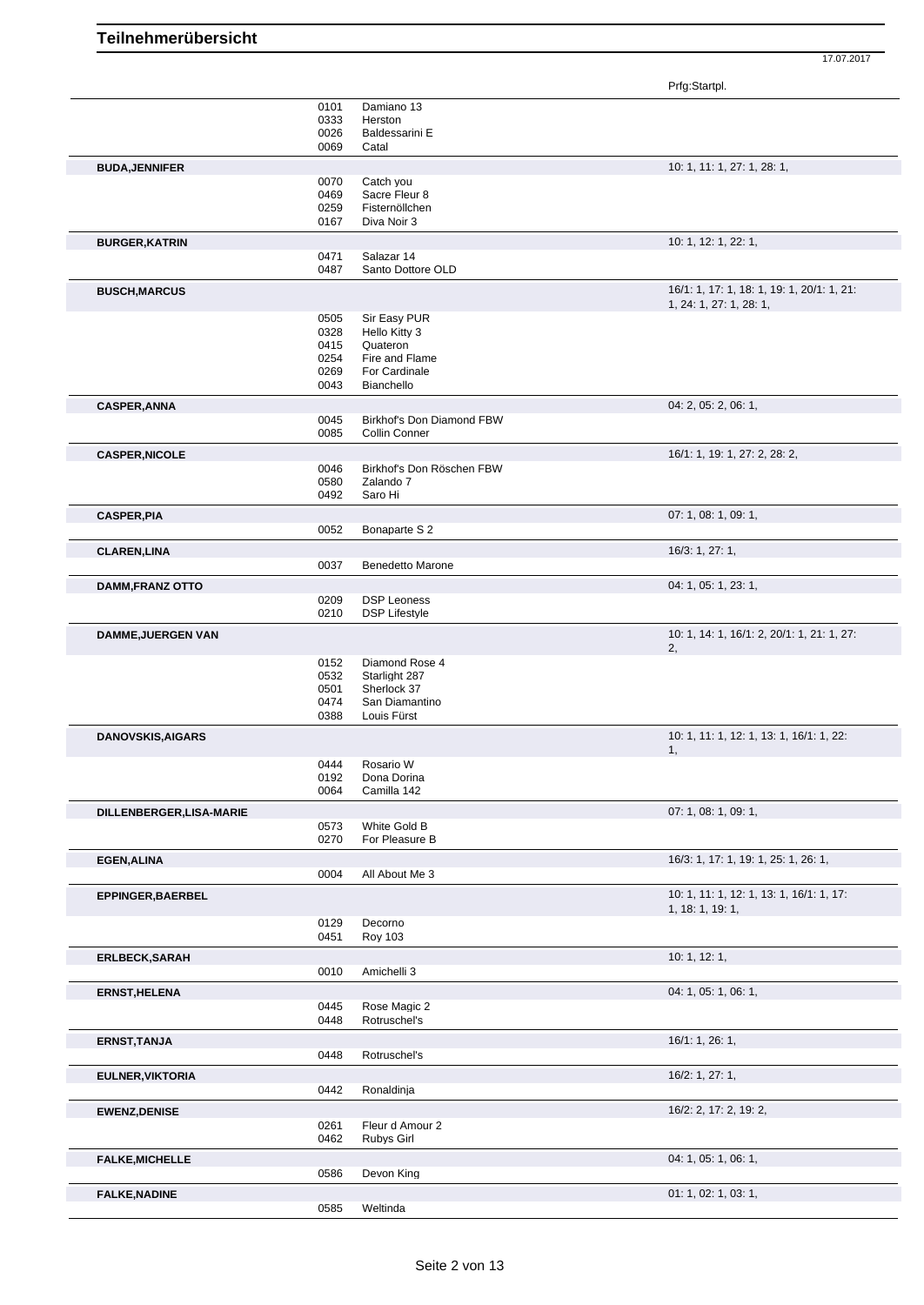|                                |              |                                         | Prfg:Startpl.                            |
|--------------------------------|--------------|-----------------------------------------|------------------------------------------|
| FELDMANN, CLAUDIA              |              |                                         | 21:2,                                    |
|                                | 0468         | Sacharow                                |                                          |
|                                | 0041         | Betty Barclay F                         |                                          |
|                                | 0518<br>0178 | Sitaro                                  |                                          |
|                                | 0419         | Don Dantino<br>Queolito                 |                                          |
|                                |              |                                         | 14: 1, 15: 1, 16/1: 1, 27: 2, 28: 2,     |
| <b>FINKEN, HOLGA</b>           | 0024         | Bailando 45                             |                                          |
|                                | 0243         | Ferrero Kuesschen MJ                    |                                          |
|                                | 0184         | Don Frederic 3                          |                                          |
|                                | 0148         | Devotion 5                              |                                          |
| <b>FIRCKS, JOHANNA VON</b>     |              |                                         | 14: 1, 15: 1, 27: 1, 28: 1,              |
|                                | 0135         | Del Vecchio 2                           |                                          |
|                                | 0220         | Edmonton 5                              |                                          |
| FITSCHER, ANNA CHRISTINA       |              |                                         | 16/3: 1, 25: 1, 26: 1,                   |
|                                | 0536         | Sunny Dancer                            |                                          |
| <b>FLICK, VIKTORIA</b>         |              |                                         | 01: 1, 02: 1,                            |
|                                | 0289         | <b>Fritz Famos</b>                      |                                          |
| <b>FLIEGL, BERNHARD</b>        |              |                                         | 10: 2, 11: 1, 12: 1, 13: 1, 16/1: 1, 17: |
|                                |              |                                         | 1, 18: 1, 19: 1, 20/1: 1, 21: 1, 22: 1,  |
|                                |              |                                         | 23: 1, 26: 2,                            |
|                                | 0576         | Woodini 2                               |                                          |
|                                | 0454         | Royal-Flush H                           |                                          |
|                                | 0305<br>0401 | Fürst Sinclair 3<br>Mo Vito             |                                          |
|                                |              |                                         |                                          |
| <b>FREISE, TIMO</b>            |              |                                         | 20/1:1,                                  |
|                                | 0438         | Romanov's Rivano                        |                                          |
| FRENZEN, ANNABEL               |              |                                         | 14: 1, 15: 1, 27: 1, 28: 1,              |
|                                | 0540         | Sunshine Raggae                         |                                          |
|                                | 0366         | Leolux                                  |                                          |
|                                | 0353<br>0389 | L'esprit 3<br>Loxley's Lovely           |                                          |
|                                | 0503         | SilberStern                             |                                          |
|                                | 0349         | Kiefferhof's Imperius                   |                                          |
|                                | 0354         | Lady Carnaby                            |                                          |
| <b>FUCHS, ANNA-LOUISA</b>      |              |                                         | 16/3: 1, 20/1: 2, 22: 2,                 |
|                                | 0543         | Sympathikus 2                           |                                          |
|                                | 0431         | Rizzoli 2                               |                                          |
|                                | 0170         | Divino Negro                            |                                          |
| <b>FUCHS, KERSTIN</b>          |              |                                         | 16/1: 1, 17: 1, 18: 1,                   |
|                                | 0329         | Hennessy 92                             |                                          |
| <b>FUETTERER-SOMMER, SILKE</b> |              |                                         | 16/1: 1, 17: 1, 18: 1, 19: 1, 24: 2,     |
|                                | 0396         | Luz de Luna 2                           |                                          |
|                                | 0051         | Bolero 336                              |                                          |
| <b>GAERTNER, ILKA</b>          |              |                                         | 20/1: 1, 22: 1,                          |
|                                | 0114         | Dante 116                               |                                          |
| <b>GALMBACHER DR., KATJA</b>   |              |                                         | 20/1: 1, 21: 1,                          |
|                                | 0495         | Scarosso                                |                                          |
|                                | 0054         | Boss Hoss 3                             |                                          |
| <b>GASZTECKI,GIULIA</b>        |              |                                         | 14: 1, 16/3: 1,                          |
|                                | 0373         | Librettist                              |                                          |
|                                | 0560         | Vom Feinsten 2                          |                                          |
|                                | 0429<br>0363 | Renoir de l'Esperance<br>Lennon G       |                                          |
|                                |              |                                         |                                          |
| <b>GEIER, ERICH</b>            |              |                                         | 16/1: 1, 17: 1, 18: 1, 19: 1, 20/1: 1,   |
|                                | 0341<br>0258 | Independant Girl<br><b>First Select</b> |                                          |
|                                |              |                                         |                                          |
| <b>GIMPEL, MAIK</b>            |              |                                         | 19: 1, 23: 1, 24: 1, 25: 1, 26: 1,       |
|                                | 0252         | Fiore 5                                 |                                          |
| GOEBEL, JULIA                  |              |                                         | 26:1,                                    |
|                                | 0450         | Roxette 122                             |                                          |
| <b>GOHR-BIMMEL, RENATE</b>     |              |                                         | 13: 1, 14: 1, 27: 1, 28: 1,              |
|                                | 0473         | San Coco di Amore                       |                                          |
|                                | 0222         | El Greco 23                             |                                          |
| <b>GOLKOWSKI,LEA MARIE</b>     |              |                                         | 07: 2, 08: 2, 09: 1,                     |
|                                | 0336         | High Five 4                             |                                          |
|                                | 0155         | Die feine Chanel                        |                                          |
| <b>GORSKI, MANUELA</b>         |              |                                         | 10: 1, 12: 1,                            |
|                                | 0514         | Sir Saburo                              |                                          |
| <b>GRAEF, UTA</b>              |              |                                         | 20/1: 1, 21: 1, 22: 1, 27: 2, 28: 2,     |
|                                | 0394         | Lucky Lumumba H                         |                                          |
|                                | 0111         | Dandelion OLD                           |                                          |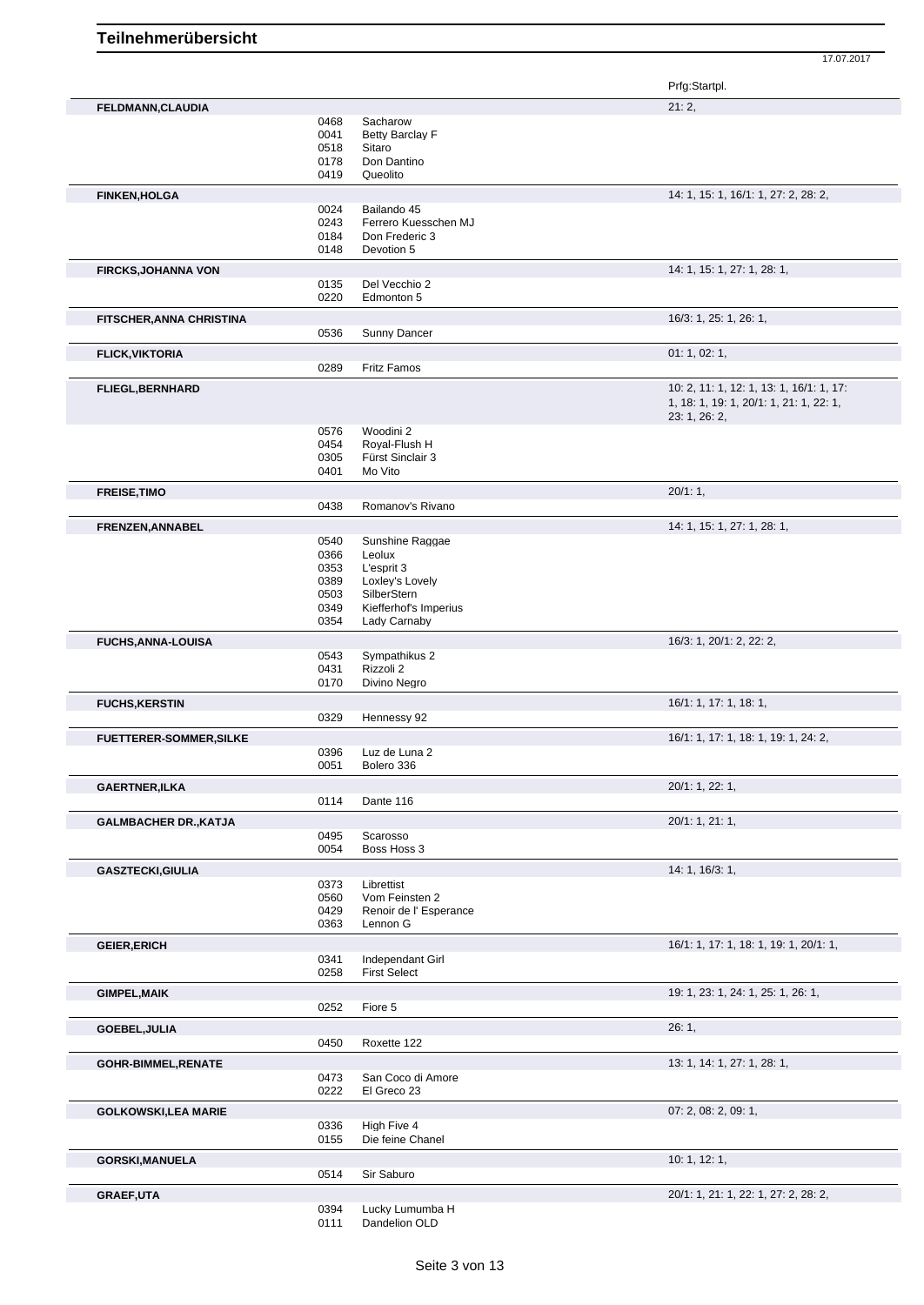Prfg:Startpl.

|                             | 0534         | Stern 105                     |                                                                     |
|-----------------------------|--------------|-------------------------------|---------------------------------------------------------------------|
|                             | 0360         | Lawrence 32                   |                                                                     |
|                             | 0102         | Damon Jerome NRW              |                                                                     |
|                             | 0240         | Feeling Good H                |                                                                     |
|                             | 0087         | Con un poco de Suerte         |                                                                     |
|                             | 0136         | Deliano H                     |                                                                     |
|                             | 0141         | Designer 14                   |                                                                     |
|                             | 0262         | Fleurance 8                   |                                                                     |
|                             | 0034         | Belsasar                      |                                                                     |
|                             | 0053         | Bonne Jument                  |                                                                     |
|                             | 0242         | Feriado                       |                                                                     |
|                             | 0197         | Donnabell H<br>Unicato        |                                                                     |
|                             | 0554         |                               |                                                                     |
| <b>GRISHABER, GENYA</b>     |              |                               | 07: 2, 08: 2, 09: 1,                                                |
|                             | 0556<br>0138 | Very Hot<br>Delmonte 6        |                                                                     |
|                             |              |                               |                                                                     |
| <b>GRUEHN,LENA</b>          | 0310         | Fürstin Faible                | 07: 2, 08: 2, 09: 1, 25: 2,                                         |
|                             | 0221         | Edward 30                     |                                                                     |
|                             | 0109         | Dancing Sun HF                |                                                                     |
|                             |              |                               |                                                                     |
| <b>GUENTHER, ALINA</b>      | 0461         | Ruby's As                     | 07: 2, 08: 2, 09: 1,                                                |
|                             | 0216         | DW's Moet Chandon             |                                                                     |
| <b>GUGLER, SYLVIA</b>       |              |                               | 14: 1, 16/1: 1, 27: 1,                                              |
|                             | 0517         | Sisto                         |                                                                     |
|                             | 0250         | Finley 74                     |                                                                     |
| GUTHEIL, JAYA               |              |                               | 22:1,                                                               |
|                             | 0529         | <b>Stanley Diamond</b>        |                                                                     |
|                             | 0016         | Arcanus <sub>2</sub>          |                                                                     |
|                             | 0023         | Bailador Bellissimo H         |                                                                     |
|                             | 0087         | Con un poco de Suerte         |                                                                     |
|                             | 0141         | Designer 14                   |                                                                     |
|                             | 0306         | Fürst Willy                   |                                                                     |
|                             | 0034         | Belsasar                      |                                                                     |
|                             | 0053         | Bonne Jument                  |                                                                     |
|                             | 0079         | Chumba 2                      |                                                                     |
|                             | 0475         | San Diamond 5                 |                                                                     |
|                             | 0510         | Sir Hugo 5                    |                                                                     |
|                             | 0260         | Flaquita                      |                                                                     |
|                             | 0197         | Donnabell H                   |                                                                     |
|                             | 0386         | Lord Tudor                    |                                                                     |
|                             | 0506         | Sir Fashion 2                 |                                                                     |
|                             | 0278         | Fratello 20                   |                                                                     |
|                             | 0347         | Johnny be good 4              |                                                                     |
|                             | 0332         | Hermine THC                   |                                                                     |
| <b>HAAS, JACQUELINE</b>     |              |                               | 25: 2, 26: 1,                                                       |
|                             | 0525<br>0256 | Sonnenkönig 3<br>First Girl 8 |                                                                     |
|                             |              |                               |                                                                     |
| <b>HAHN, FRIEDERIKE</b>     |              |                               | 10: 2, 11: 1, 12: 1, 13: 1, 16/3: 1, 17:<br>1, 18: 1, 19: 1, 26: 1, |
|                             | 0144         | Destino 59                    |                                                                     |
|                             | 0291         | Frizzanto P                   |                                                                     |
|                             | 0566         | Watteau 57                    |                                                                     |
|                             | 0432         | Roadrunner 18                 |                                                                     |
| <b>HAMEETEMAN, PETER</b>    |              |                               | 16/1: 1, 17: 1, 19: 1,                                              |
|                             | 0379         | Lloyd Webber 2                |                                                                     |
| HAUBERT, EVA JULIA          |              |                               | 21:1,                                                               |
|                             | 0440         | Romy P                        |                                                                     |
| <b>HAX,DIETMAR</b>          |              |                               | 10: 2, 11: 1, 12: 1, 13: 1, 20/1: 1, 22:                            |
|                             |              |                               | 1,                                                                  |
|                             | 0452         | Royal Boy H                   |                                                                     |
|                             | 0073         | Chagall H                     |                                                                     |
|                             | 0368         | Lessino H                     |                                                                     |
| <b>HECK, JULIA SOPHIE</b>   |              |                               | 04: 1, 05: 1, 20/1: 1,                                              |
|                             | 0293         | <b>FS Dorinkort</b>           |                                                                     |
|                             | 0405         | Morgensterns Delicius         |                                                                     |
| <b>HEIDER, HANNAH</b>       |              |                               | 04: 2, 05: 2,                                                       |
|                             | 0408         | Nitendo K                     |                                                                     |
| <b>HEININGER, KIM HANNA</b> |              |                               | 04: 1, 05: 1,                                                       |
|                             | 0439         | Romina 426                    |                                                                     |
| <b>HENN, SASKIA</b>         |              |                               | 16/1: 1, 24: 1,                                                     |
|                             | 0140         | Denver Star 2                 |                                                                     |
|                             | 0062         | Cabochon 18                   |                                                                     |
|                             | 0098         | Daiguira 7                    |                                                                     |
| <b>HERRMANN, JAN</b>        |              |                               | 10: 1, 16/3: 1,                                                     |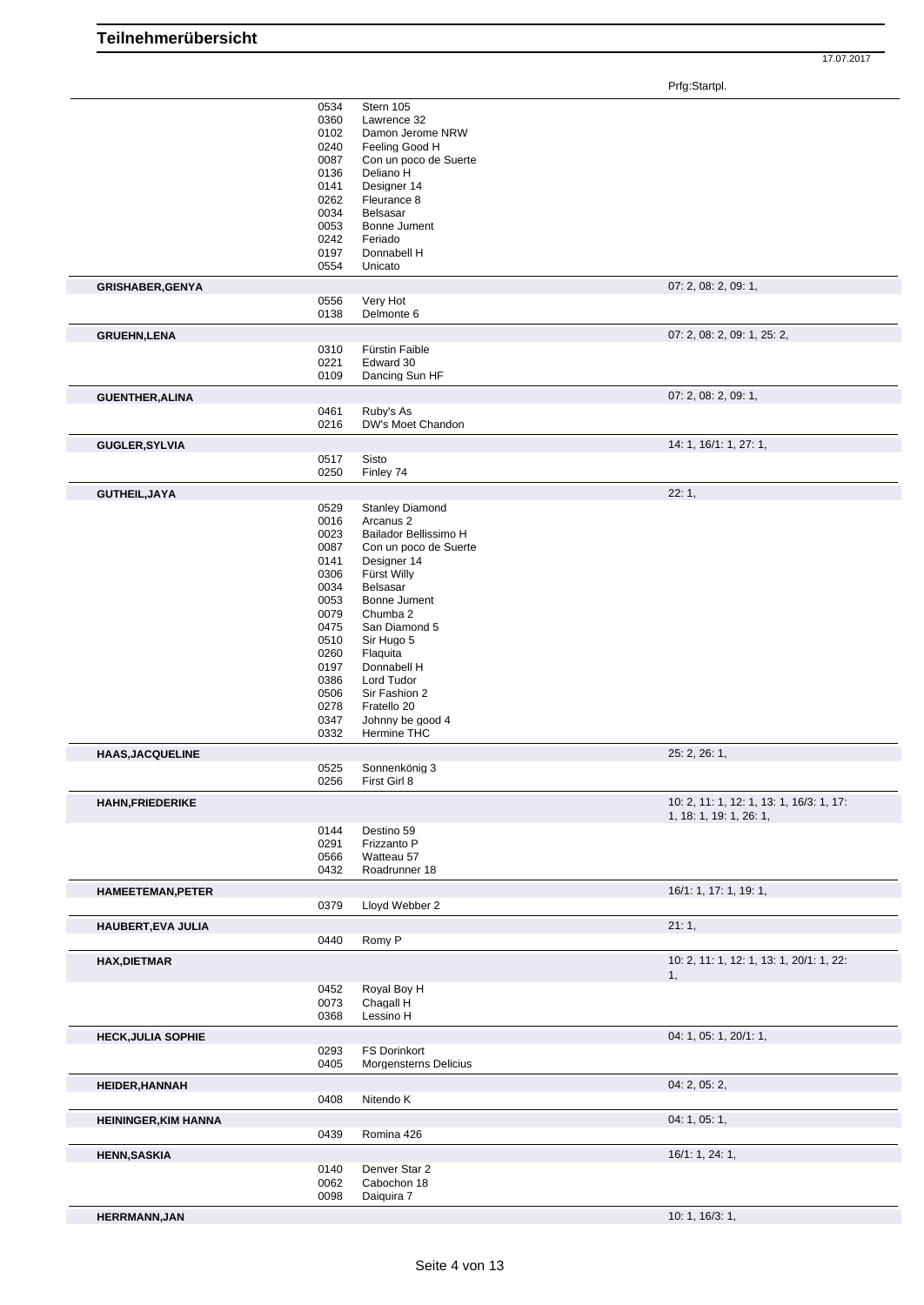|                             |              |                                       | Prfg:Startpl.                        |
|-----------------------------|--------------|---------------------------------------|--------------------------------------|
|                             | 0300         | Fürst Magnum                          |                                      |
|                             | 0478         | San Pelegrino 3                       |                                      |
| <b>HESS, PHILIPP</b>        |              |                                       | 14:1,                                |
|                             | 0334<br>0159 | Herzritter 2<br>Dietrichson           |                                      |
|                             | 0400         | Miss Facette de Lully                 |                                      |
|                             | 0466         | Ruwina 3                              |                                      |
|                             | 0267         | Floretto de Lully CH                  |                                      |
| <b>HETZEL, JAKOB</b>        |              |                                       | 10:1,                                |
|                             | 0137         | Delmagio                              |                                      |
|                             | 0459         | Rubicon Leonardo                      |                                      |
| <b>HILD, BIRGIT</b>         |              |                                       | 16/1: 2, 27: 1, 28: 1,               |
|                             | 0315<br>0374 | Gezario<br>Licouras                   |                                      |
|                             | 0369         | Lexicon K                             |                                      |
|                             | 0318         | Goldmond TSF                          |                                      |
| <b>HLADIK, STEFANIE</b>     |              |                                       | 16/2:2,                              |
|                             | 0088         | Consuela 4                            |                                      |
|                             | 0008<br>0382 | Amber Ace<br><b>London's Princess</b> |                                      |
|                             | 0375         | Light of Moon                         |                                      |
|                             |              |                                       | 20/1: 1, 21: 1,                      |
| <b>HOECK, MAIKE</b>         | 0327         | Harlekin 386                          |                                      |
| <b>HOEHNE,KIM</b>           |              |                                       | : 0,                                 |
|                             | 0587         | Liberi                                |                                      |
| HOELSCHER PROF.DR., LUISE   |              |                                       | 16/1: 1, 17: 1, 18: 1, 19: 1, 25: 1, |
|                             | 0443         | Rosario 47                            |                                      |
|                             | 0274         | Francesco 75                          |                                      |
| <b>HOLONA, LISA SUSANNE</b> |              |                                       | 25: 1, 26: 1,                        |
|                             | 0531         | Starlet - Ra                          |                                      |
| HOLTKAMP-ENDEMANN, CARLOTT  |              |                                       | 07: 1, 08: 1, 09: 1,                 |
|                             | 0068         | Caspar HE WE                          |                                      |
| HONERMEYER, CHIARA          |              |                                       | 07: 1, 08: 1, 09: 1,                 |
|                             | 0263         | Flintstone 46                         |                                      |
| HORSCHT-OFENLOCH, RENATE    |              |                                       | 23: 1, 26: 1,                        |
|                             | 0357<br>0253 | Last Order 4<br>Fioretto 35           |                                      |
|                             |              |                                       |                                      |
| HUELSEY, NATASCHA           | 0449         | Rotwelsch                             | 21:1,                                |
|                             | 0058         | <b>Bright Diamond 2</b>               |                                      |
| HUTH, LARA                  |              |                                       | 07: 1, 08: 1, 09: 1,                 |
|                             | 0312         | Gambys Greta WE                       |                                      |
| <b>IHRING, LAURA</b>        |              |                                       | 01: 1, 02: 1, 16/3: 1,               |
|                             | 0570         | What's up 16                          |                                      |
|                             | 0013         | Androdine                             |                                      |
| <b>JAKOBI, MALIN</b>        |              |                                       | 23:1,                                |
|                             | 0381         | London Lennox                         |                                      |
| <b>JANKE, SVENJA</b>        |              |                                       | 25:1,                                |
|                             | 0300         | Fürst Magnum                          |                                      |
| JENDROSSEK, ANNALENA        |              |                                       | 01: 1, 02: 1, 03: 1, 26: 1,          |
|                             | 0188         | Don Rio                               |                                      |
| <b>JENNISSEN, AMELIE</b>    |              |                                       | 07: 1, 08: 1, 09: 1,                 |
|                             | 0180         | Don Davidoff 5                        |                                      |
| KANIA, CLAUDIA              |              |                                       | 16/1: 1, 17: 1, 18: 1, 19: 1,        |
|                             | 0574<br>0546 | Wilddieb 69<br>Ti Sento 3             |                                      |
| <b>KANZ, MARCEL</b>         |              |                                       | 10: 1, 11: 1, 16/1: 2, 27: 1, 28: 1, |
|                             | 0065         | Candyman 119                          |                                      |
|                             | 0521         | Skarabeus 2                           |                                      |
|                             | 0017         | Armani 263                            |                                      |
| KAPPELHOFF, ANNA            |              |                                       | 07: 1, 08: 1, 09: 1,                 |
|                             | 0551         | <b>Top Niklas</b>                     |                                      |
| <b>KEILBACH,ENYA</b>        |              |                                       | 07: 1, 08: 1, 09: 1,                 |
|                             | 0091         | Cosimo P WE                           |                                      |
| <b>KEILBACH,LINDA</b>       |              |                                       | 04: 1, 05: 1, 06: 1,                 |
|                             | 0515         | Sir Sunny                             |                                      |
| <b>KILIAN, CAROLIN</b>      |              |                                       | 26:1,                                |
|                             | 0493         | Sarotti N                             |                                      |
| <b>KIRN, SABRINA</b>        |              |                                       | 16/3:2,                              |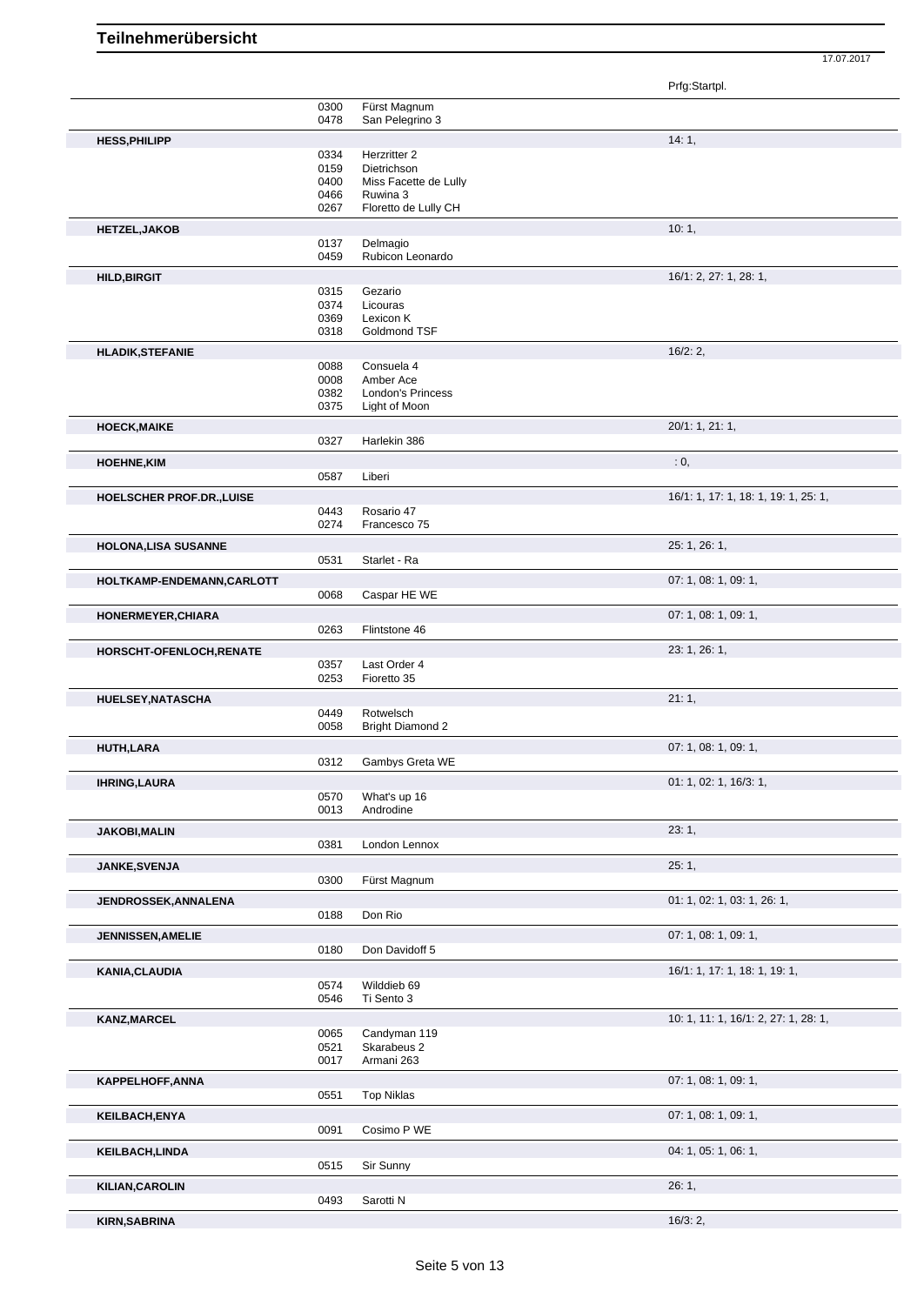Prfg:Startpl.

|                                 |              |                               | r ng.olanpi.                             |
|---------------------------------|--------------|-------------------------------|------------------------------------------|
|                                 | 0071         | Cea 2                         |                                          |
|                                 | 0527         | Sound of Joy                  |                                          |
| <b>KNOKE, ANNIKA</b>            | 0235         | Farouche 67                   | 25:1,                                    |
| KOEFOED-NIELSEN, MATHILDE       |              |                               | 16/3: 2, 22: 1, 27: 1,                   |
|                                 | 0001         | Accroche                      |                                          |
|                                 | 0187         | Don Maestro                   |                                          |
|                                 | 0498         | Seraphine 15                  |                                          |
|                                 | 0168         | Diva Valentina<br>Baptiste 3  |                                          |
|                                 | 0027<br>0160 | Dijou 9                       |                                          |
|                                 | 0007         | Amber 127                     |                                          |
|                                 | 0355         | Lady Lisbeth 2                |                                          |
|                                 | 0123         | Davinci SD                    |                                          |
|                                 | 0345         | Jakas Lunik                   |                                          |
| KOELLNER, LUISA                 |              |                               | 07: 1, 08: 1, 09: 1,                     |
|                                 | 0313<br>0185 | Gentleman 207<br>Don Henley 4 |                                          |
| KOHL-SCHUSTER, ULRIKE           |              |                               | 16/1: 2, 17: 2, 19: 2, 20/1: 1,          |
|                                 | 0437         | Romagna 6                     |                                          |
|                                 | 0207         | Dschudschuna                  |                                          |
|                                 | 0434         | Rock Royal                    |                                          |
|                                 | 0118         | Danuwa                        |                                          |
|                                 | 0562<br>0082 | Wakasch 4<br>Cocoloco 7       |                                          |
|                                 | 0358         | Laurentino 9                  |                                          |
|                                 | 0230         | Fanta Four 2                  |                                          |
|                                 | 0497         | Scola Rouge                   |                                          |
| <b>KRETZSCHMAR, HELEN</b>       |              |                               | 07: 1, 08: 1, 09: 1,                     |
|                                 | 0162         | Dinero 14                     |                                          |
|                                 | 0331         | Hermine 105                   |                                          |
| <b>KRUEGER,LILLI</b>            |              |                               | 05: 1, 25: 1,                            |
|                                 | 0575<br>0546 | Winston 340<br>Ti Sento 3     |                                          |
|                                 |              |                               |                                          |
| <b>KRUG, MATTHIAS ALEXANDER</b> | 0307         | Fürstenball's Collier         | 20/1: 1, 22: 1,                          |
|                                 |              |                               |                                          |
| <b>KRULL, LEONIE</b>            | 0362         | Leia 3                        | 14:1,                                    |
|                                 |              |                               | 07: 1, 08: 1, 09: 1,                     |
| KUBIAK, LAURA                   | 0092         | Cream de Luxe K WE            |                                          |
|                                 | 0077         | Chico 679                     |                                          |
| KUDERNAK, NINA                  |              |                               | 16/3: 1, 17: 1, 20/1: 1, 22: 2,          |
|                                 | 0163         | Dione 10                      |                                          |
|                                 | 0320         | Great Gatsby 21               |                                          |
|                                 | 0309         | Fürstenherz                   |                                          |
| <b>KUEHLBORN, NADINE</b>        |              |                               | 23:1,                                    |
|                                 | 0131         | Deichkind 4                   |                                          |
| <b>KUEHLER, CORINNA</b>         |              |                               | 22:1,                                    |
|                                 | 0519         | Sivari                        |                                          |
| <b>KUEHN, NIKOLAUS</b>          |              |                               | 20/1: 2, 21: 1, 22: 1,                   |
|                                 | 0245<br>0277 | Feuerball 81<br>Fratellino    |                                          |
|                                 |              |                               |                                          |
| LAHR, ISABELLA                  | 0301         | Fürst Phantasy                | 04: 1, 05: 1, 06: 1, 26: 1,              |
|                                 |              |                               |                                          |
| <b>LAIER, LEONIE</b>            | 0239         | Feeling 43                    | 01: 1, 02: 1, 03: 1, 16/3: 1,            |
|                                 | 0499         | Seven Heaven 2                |                                          |
|                                 | 0284         | Free Soul 3                   |                                          |
| <b>LAMMERTING, FELICIA C.</b>   |              |                               | 04: 1, 05: 1, 06: 1,                     |
|                                 | 0199         | Double Diamond II             |                                          |
| <b>LAMPEN, CLARA MARIE</b>      |              |                               | 07: 1, 08: 1, 09: 1,                     |
|                                 | 0169         | Divano du Bois                |                                          |
| <b>LANGE, STEFAN</b>            |              |                               | 24:3,                                    |
|                                 | 0528         | Spirit W                      |                                          |
|                                 | 0131         | Deichkind 4                   |                                          |
|                                 | 0202         | Dr. House 9                   |                                          |
| <b>LEBEK, SUSANNE</b>           |              |                               | 27:2,                                    |
|                                 | 0464         | Rufino v.B.                   |                                          |
|                                 | 0533         | Steppo 2                      |                                          |
|                                 | 0411         | Palladin v.B.                 |                                          |
| LEINWEBER, ENOLA                |              |                               | 01: 1, 02: 1, 03: 1, 16/3: 1, 17: 1, 18: |
|                                 |              |                               | 1, 19:1,                                 |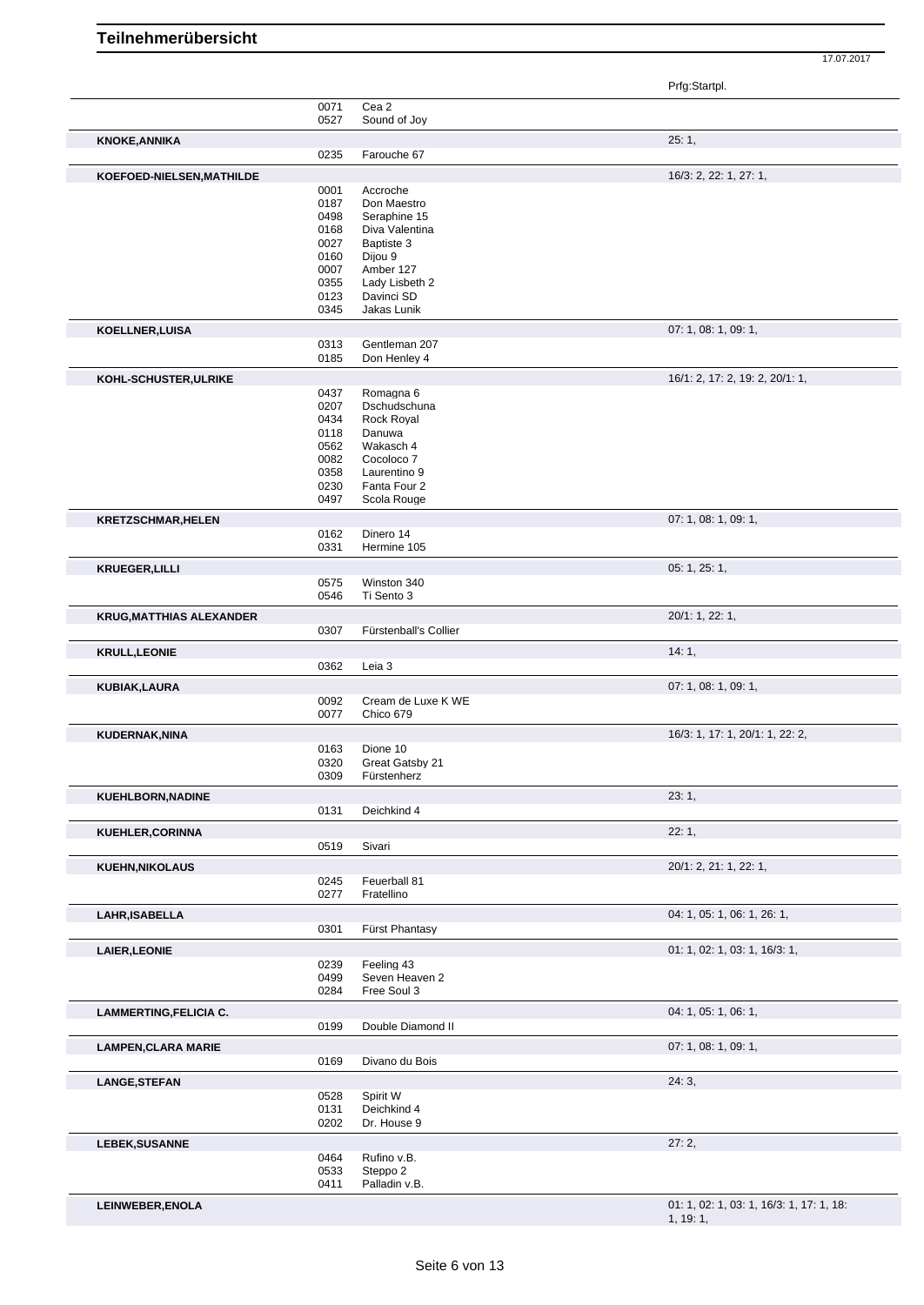Prfg:Startpl.

|                                | 0436         | Rocking Rosi                        |                                            |
|--------------------------------|--------------|-------------------------------------|--------------------------------------------|
| LENSING, LAURA                 |              |                                     | 16/3: 3, 17: 1, 18: 2, 19: 1, 20/2: 2, 21: |
|                                |              |                                     | 1, 22: 2,                                  |
|                                | 0038         | Benedicto                           |                                            |
|                                | 0078         | Christophorus 2                     |                                            |
|                                | 0231<br>0232 | <b>Fantastic Celebrity</b>          |                                            |
|                                | 0557         | Fantastic Snoop-Dog<br>Virilis      |                                            |
|                                | 0081         | Cockytoo                            |                                            |
|                                | 0150         | Di Carino                           |                                            |
| <b>LESNIEWSKI, DAGMAR</b>      |              |                                     | 10: 1, 16/2: 1,                            |
|                                | 0569         | Westminster 70                      |                                            |
|                                | 0189         | Don Romeo 5                         |                                            |
| <b>LEY, MARISA</b>             |              |                                     | 20/2: 1, 21: 1,                            |
|                                | 0433         | <b>Rock Emilion</b>                 |                                            |
| <b>LIEB, JOHANNES</b>          |              |                                     | 16/2: 2, 17: 2, 18: 2, 19: 2, 20/2: 1, 21: |
|                                |              |                                     | 1, 22: 1,                                  |
|                                | 0567         | Weltenfürst                         |                                            |
|                                | 0380<br>0489 | London Affere                       |                                            |
|                                | 0153         | Saphir von Nymphenburg<br>Diatess 3 |                                            |
|                                | 0455         | Royalin P                           |                                            |
| <b>LIEB, STEFFEN</b>           |              |                                     | 10: 1, 14: 2, 15: 2, 16/2: 1, 27: 1, 28:   |
|                                |              |                                     | 1,                                         |
|                                | 0428         | Remondos quick step 2               |                                            |
|                                | 0297         | Fürst Frederico 4                   |                                            |
|                                | 0380<br>0520 | London Affere<br><b>Six Belles</b>  |                                            |
|                                | 0127         | De Bell                             |                                            |
| <b>LIENERT, EMMA CAECILIA</b>  |              |                                     | 23:1,                                      |
|                                | 0590         | <b>Birkhofs Denario</b>             |                                            |
| LINGELBACH, MARC               |              |                                     | 20/2: 1, 21: 1,                            |
|                                | 0205         | Dream Girl 40                       |                                            |
|                                | 0295         | Fürst Douglas                       |                                            |
| LIPP, CARINA                   |              |                                     | 16/3: 1, 17: 1, 18: 1, 19: 1,              |
|                                | 0560         | Vom Feinsten 2                      |                                            |
|                                | 0429         | Renoir de l'Esperance               |                                            |
|                                | 0363         | Lennon G                            |                                            |
| <b>LIVINGSTON, DIANA</b>       |              |                                     | 16/2: 1, 17: 1, 18: 1, 19: 1,              |
|                                | 0342         | Indol 2                             |                                            |
| LUEBBEN, HANNAH                |              |                                     | 01: 1, 02: 1,                              |
|                                | 0458         | Ruben's AS                          |                                            |
|                                | 0119         | Daragon B                           |                                            |
| <b>LUETTGEN, LOUISA</b>        |              |                                     | 10: 1, 11: 1, 12: 1, 13: 1,                |
|                                | 0166         | Diva Noir                           |                                            |
| <b>LUGGE-KERNER, STEFANIE</b>  |              |                                     | 16/1: 2, 17: 2, 18: 2, 21: 2, 27: 1, 28:   |
|                                | 0488         | Saphir 384                          | 1,                                         |
|                                | 0339         | Hotshot 2                           |                                            |
|                                | 0555         | Valerio 13                          |                                            |
|                                | 0302         | Fürst Rainier                       |                                            |
|                                | 0039         | Bentley 86                          |                                            |
|                                | 0224         | Eurodressage                        |                                            |
|                                | 0287<br>0561 | Friendscout 3<br>Voyageur 2         |                                            |
|                                | 0028         | Barbaresco 3                        |                                            |
|                                |              |                                     | 10: 1, 11: 1, 12: 1, 13: 1, 16/1: 1, 27:   |
| <b>LUZE, OLIVER</b>            |              |                                     | 1, 28: 1,                                  |
|                                | 0286         | Freundschaft 2                      |                                            |
|                                | 0351         | Kilimandscharo 9                    |                                            |
| <b>MAAG,URSULA</b>             |              |                                     | 20/2: 2, 21: 2,                            |
|                                | 0126         | De acuerdo                          |                                            |
|                                | 0547         | Ti voglio bene                      |                                            |
| <b>MANN, KONRAD</b>            |              |                                     | 26:1,                                      |
|                                | 0143         | Destano 4                           |                                            |
| <b>MARX, LISA-MARIE</b>        |              |                                     | 16/3: 1, 20/2: 1, 21: 1,                   |
|                                | 0203<br>0266 | Dramatic<br>Florentina M 2          |                                            |
|                                |              |                                     |                                            |
| <b>MATTAUCH, SHANICE MARIE</b> |              |                                     | 07:1,08:1,                                 |
|                                | 0496         | Schierensees Make My Day            |                                            |
| MAULHARDT, ELLA-ALEA           |              |                                     | 20/2: 1, 22: 1, 23: 1,                     |
|                                | 0182         | Don Diavolo 4                       |                                            |
|                                | 0190         | Don Rubin 18                        |                                            |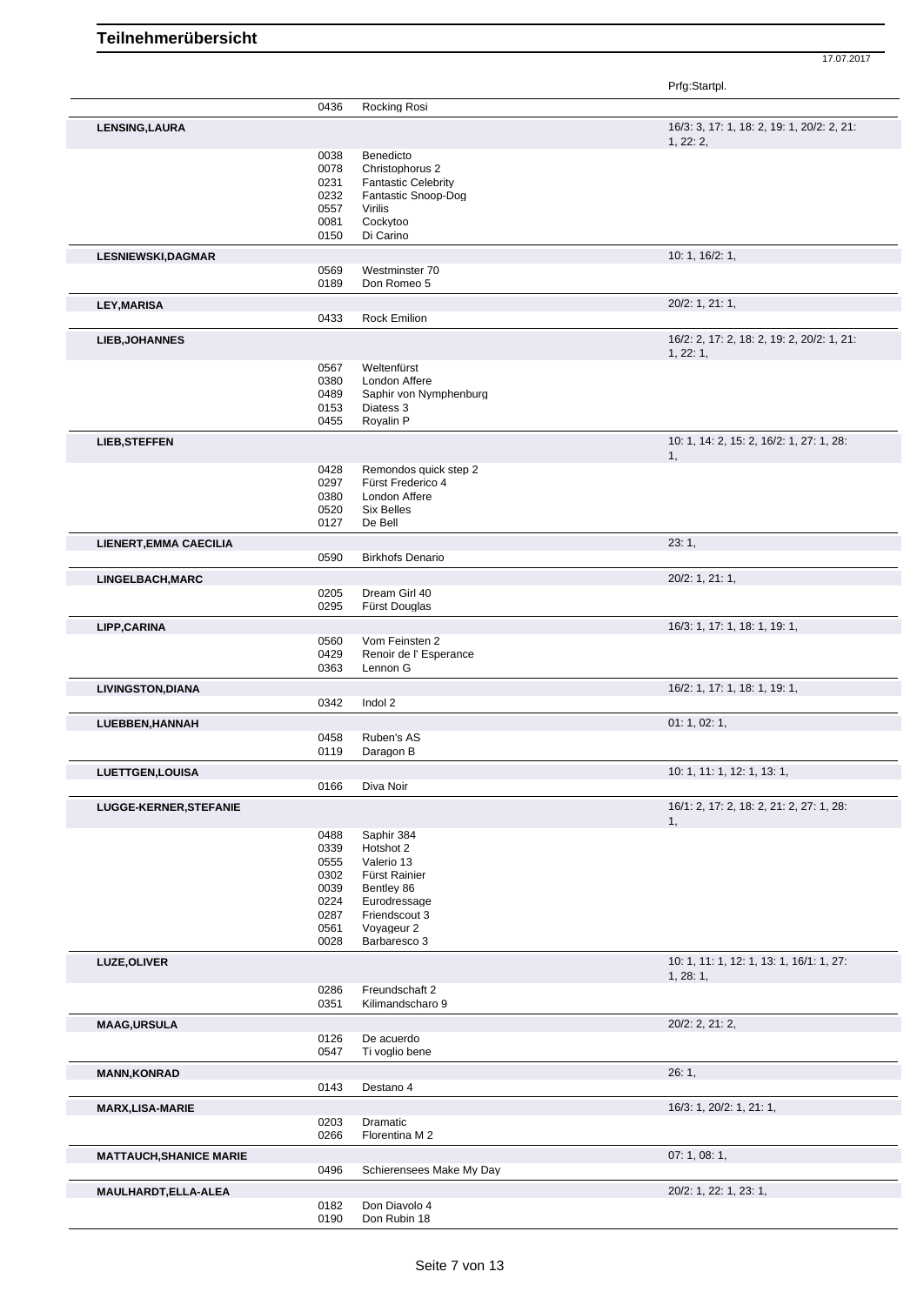|                                |              |                                | Prfg:Startpl.                              |
|--------------------------------|--------------|--------------------------------|--------------------------------------------|
| <b>MAYR, ANGELIKA</b>          |              |                                | 16/2:2,                                    |
|                                | 0145         | Destino 75                     |                                            |
|                                | 0233         | <b>Fantasy Queen</b>           |                                            |
|                                | 0484         | Sansibar 104                   |                                            |
| <b>MEININGER, EVA</b>          |              |                                | 20/2:1,                                    |
|                                | 0059         | Bring the Action               |                                            |
| <b>MEO,DIANA DE</b>            |              |                                | 07: 2, 08: 2,                              |
|                                | 0074         | Charly Brown 334               |                                            |
|                                | 0548         | Tiesto 7                       |                                            |
| <b>MISPELKAMP, REGINE</b>      |              |                                | 14: 1, 15: 1,                              |
|                                | 0228         | Faliraki                       |                                            |
|                                | 0384         | Look at me now 2               |                                            |
| <b>MOELLER, JOANA</b>          |              |                                | 25:1,                                      |
|                                | 0398         | <b>Mary 471</b>                |                                            |
| <b>MOHR, FRANK</b>             |              |                                | 10: 1, 12: 1,                              |
|                                | 0421         | Ragtime 96                     |                                            |
| <b>MUELLER, LAURA KATHREIN</b> |              |                                | 14: 1, 15: 1, 16/2: 2, 23: 1, 26: 2,       |
|                                | 0396         | Luz de Luna 2                  |                                            |
|                                | 0359         | Lavabo W                       |                                            |
| <b>MUELLER, MARA</b>           |              |                                | 16/3: 1, 17: 1, 18: 1, 19: 1, 20/2: 1, 21: |
|                                |              | DSP Sir Diego R                | 1,                                         |
|                                | 0211<br>0133 | Deja Vue R                     |                                            |
|                                |              |                                |                                            |
| <b>MUENCH,LAURA</b>            | 0390         | Luciano 263                    | 10: 1, 27: 1, 28: 1,                       |
|                                | 0110         | Dancing World                  |                                            |
|                                |              |                                | 16/2: 1, 17: 1, 18: 1, 24: 2, 26: 1,       |
| NAUMANN, CLARA                 | 0381         | London Lennox                  |                                            |
|                                | 0275         | Francisco Marinho              |                                            |
| NEUKRANZ, ANGELIKA             |              |                                | 26:1,                                      |
|                                | 0360         | Lawrence 32                    |                                            |
|                                |              |                                | 07: 1, 08: 1, 09: 1,                       |
| NOELKEN, FRANZISKA             | 0021         | Attila King                    |                                            |
|                                |              |                                |                                            |
| <b>NUSCHELER, BETTINA</b>      |              |                                | 04: 1, 05: 1, 06: 1,                       |
|                                | 0236         | Fascinate                      |                                            |
| <b>NUSCHELER, JULIANE</b>      |              |                                | 14: 1, 15: 1, 16/3: 1, 17: 1, 18: 1,       |
|                                | 0395         | Lully                          |                                            |
| PEDRAM, ALBERT                 |              |                                | 10: 1, 11: 1, 12: 1, 13: 1,                |
|                                | 0335         | Hidalgo 149                    |                                            |
| PEER, DRIES VAN                |              |                                | 20/2: 1, 21: 1,                            |
|                                | 0276         | Franzl 41                      |                                            |
| PEIL, MARIE-CHRISTIN           |              |                                | 10: 1, 11: 1, 12: 1, 13: 1, 16/3: 2, 17:   |
|                                |              |                                | 2, 18: 2, 26: 2, 28: 2,                    |
|                                | 0025<br>0165 | Balance of Power 2<br>Diva Jay |                                            |
|                                | 0156         | Die kleine Deichliebe          |                                            |
|                                | 0545         | Tellwell 3                     |                                            |
| PETERKA, JOANA                 |              |                                | 01: 1, 02: 1, 22: 1,                       |
|                                | 0485         | Sansibar 82                    |                                            |
|                                | 0513         | Sir Robinson                   |                                            |
| PETERS, LISA-MARIE             |              |                                | 07: 1, 08: 1, 09: 1,                       |
|                                | 0060         | Bugatti 28                     |                                            |
|                                | 0549         | Toledo 40                      |                                            |
|                                | 0402         | Mölko's Charlotta              |                                            |
| PETERS, MAXIMILIAN             |              |                                | 20/2: 1, 21: 1,                            |
|                                | 0422         | Ramba Zamba 20                 |                                            |
| PEUKERT, RICARDA FRANZISKA     |              |                                | 04: 1, 05: 1, 06: 1,                       |
|                                | 0195         | Donington 5                    |                                            |
|                                | 0317         | Golden Gate N                  |                                            |
| PFEIFFER, KIM                  |              |                                | 10: 1, 11: 1, 12: 1, 13: 1, 14: 1, 15: 1,  |
|                                |              |                                | 16/3: 1, 17: 1, 19: 1, 20/2: 1, 21: 1, 27: |
|                                | 0563         | Walk On Top K                  | 1, 28: 1,                                  |
|                                | 0571         | Whipsaw                        |                                            |
|                                | 0417         | Queen of Bavaria               |                                            |
|                                | 0477         | San Jojo                       |                                            |
|                                | 0241         | Ferdinand 283                  |                                            |

17.07.2017

0507 Sir Hendrik 4 0244 Ferune

0344 Jackpot HS 0204 Dream Boy 98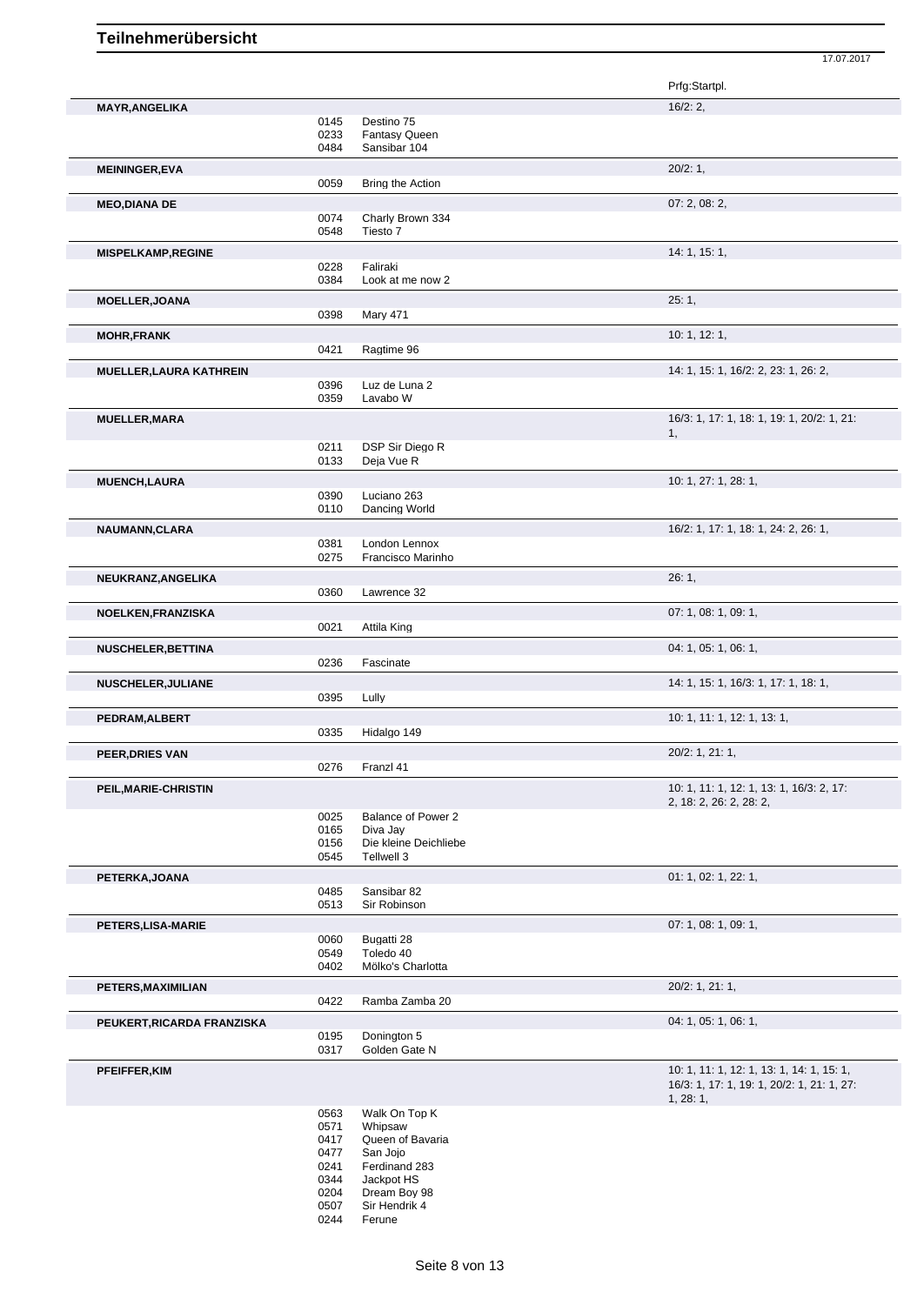Prfg:Startpl.

|                             | 0282         | Frederico del Sol             |                                           |
|-----------------------------|--------------|-------------------------------|-------------------------------------------|
|                             | 0295         | Fürst Douglas                 |                                           |
| PIETSCH, GERHARD            |              |                               | 16/1: 3, 17: 3, 18: 3, 19: 3, 24: 1,      |
|                             | 0191         | Don Vincente 2                |                                           |
|                             | 0251         | Finnegan's Wake 3             |                                           |
|                             | 0465         | Ruland                        |                                           |
|                             | 0425         | Razz Fazz 7<br>Lorraine 33    |                                           |
|                             | 0387         |                               |                                           |
| PISTNER, VALENTINA          |              |                               | 04: 1, 05: 1, 06: 1,                      |
|                             | 0378         | Lissaro van de Helle          |                                           |
| PLATZDASCH, ANDREAS         |              |                               | 10: 1, 11: 1, 12: 1, 13: 1, 14: 1, 15: 1, |
|                             |              |                               | 16/1: 1, 17: 1, 19: 1,                    |
|                             | 0011         | Amidou 3<br>FBW Dolce Vita    |                                           |
|                             | 0237<br>0470 | Sakara 2                      |                                           |
|                             | 0316         | Glamour 72                    |                                           |
|                             |              |                               | 14: 1, 15: 1, 16/2: 1, 17: 1, 18: 1, 19:  |
| POETTER, SARAH              |              |                               | 1, 24: 3,                                 |
|                             | 0357         | Last Order 4                  |                                           |
|                             | 0383         | Londrina 3                    |                                           |
|                             | 0253         | Fioretto 35                   |                                           |
| PRAMSCHUEFER, ANNA          |              |                               | 04: 1, 05: 1, 06: 1,                      |
|                             | 0005         | Allegro HL                    |                                           |
| RASCHE-MERKT, BRITTA        |              |                               | 10: 1, 11: 1, 14: 1, 16/2: 3, 27: 1, 29:  |
|                             |              |                               | 1,                                        |
|                             | 0542         | <b>Sweet Kiss</b>             |                                           |
|                             | 0537         | Sunny Side Up 13              |                                           |
|                             | 0579         | Xerez                         |                                           |
|                             | 0157         | Diestro do Penedo             |                                           |
|                             | 0022<br>0146 | Baccarat 17<br>Destinto       |                                           |
|                             |              |                               |                                           |
| RATH, MATTHIAS ALEXANDER    |              |                               | 14: 2, 15: 2, 16/2: 1, 27: 2, 28: 2,      |
|                             | 0273         | Foundation 2                  |                                           |
|                             | 0512<br>0033 | Sir Picardi<br>Beaulieu 2     |                                           |
|                             |              |                               |                                           |
| <b>RAU, JENNIFER</b>        |              |                               | 16/2:1,                                   |
|                             | 0435         | Rock Symphony HS              |                                           |
| REBER, RAPHAELLE            |              |                               | 16/2: 2, 17: 2, 18: 1, 20/2: 1, 21: 1,    |
|                             | 0339         | Hotshot 2                     |                                           |
|                             | 0555         | Valerio 13                    |                                           |
|                             | 0224<br>0287 | Eurodressage<br>Friendscout 3 |                                           |
|                             |              |                               | 20/2:1,                                   |
| <b>REILING, LILLY</b>       | 0167         | Diva Noir 3                   |                                           |
|                             |              |                               |                                           |
| REINKE, LAURA               |              |                               | 10: 1, 12: 1, 14: 1, 15: 1, 16/3: 1, 17:  |
|                             | 0472         | Samba Queen 7                 | 1, 18: 1, 26: 1,                          |
|                             |              |                               |                                           |
| <b>REIS DR., ANKE MARIA</b> |              |                               | 25: 1, 26: 1,                             |
|                             | 0194         | Dondywell Noir                |                                           |
| <b>RENZ, KERSTIN</b>        |              |                               | 16/2: 1, 17: 1, 18: 1, 19: 1,             |
|                             | 0397         | Maizauber 4                   |                                           |
| <b>REUSCH, FRIEDERIKE</b>   |              |                               | 20/2: 1, 23: 1,                           |
|                             | 0367         | Leon 582                      |                                           |
|                             | 0412         | Petit Plaisir 4               |                                           |
| <b>RICHTER, JULIA</b>       |              |                               | 16/2:1,                                   |
|                             | 0456         | Royalito                      |                                           |
|                             | 0481         | Sandros Hit                   |                                           |
|                             | 0377         | Lilly Lady                    |                                           |
|                             | 0279<br>0003 | Freddi Mac<br>Agribaldi       |                                           |
|                             | 0198         | Dorianus                      |                                           |
|                             | 0086         | Colourful Dream               |                                           |
|                             | 0420         | Quick Chucky                  |                                           |
|                             | 0446         | Rosenblüte 11                 |                                           |
|                             | 0482         | Sanjamo                       |                                           |
|                             | 0219         | Edelix                        |                                           |
|                             | 0324         | Gribaldi's Happy Dancer       |                                           |
| <b>RIEG, ANN-CATHRIN</b>    |              |                               | 04: 1, 05: 1,                             |
|                             | 0042         | Beyonce 2                     |                                           |
| <b>RIES, CARINA</b>         |              |                               | 16/3:1,                                   |
|                             | 0031         | Bavarottie 2                  |                                           |
| ROECHER, KIM-ANASTASIA      |              |                               | 04: 1, 05: 1, 07: 1, 08: 1,               |
|                             | 0094         | Da Vinci 106                  |                                           |
|                             |              |                               |                                           |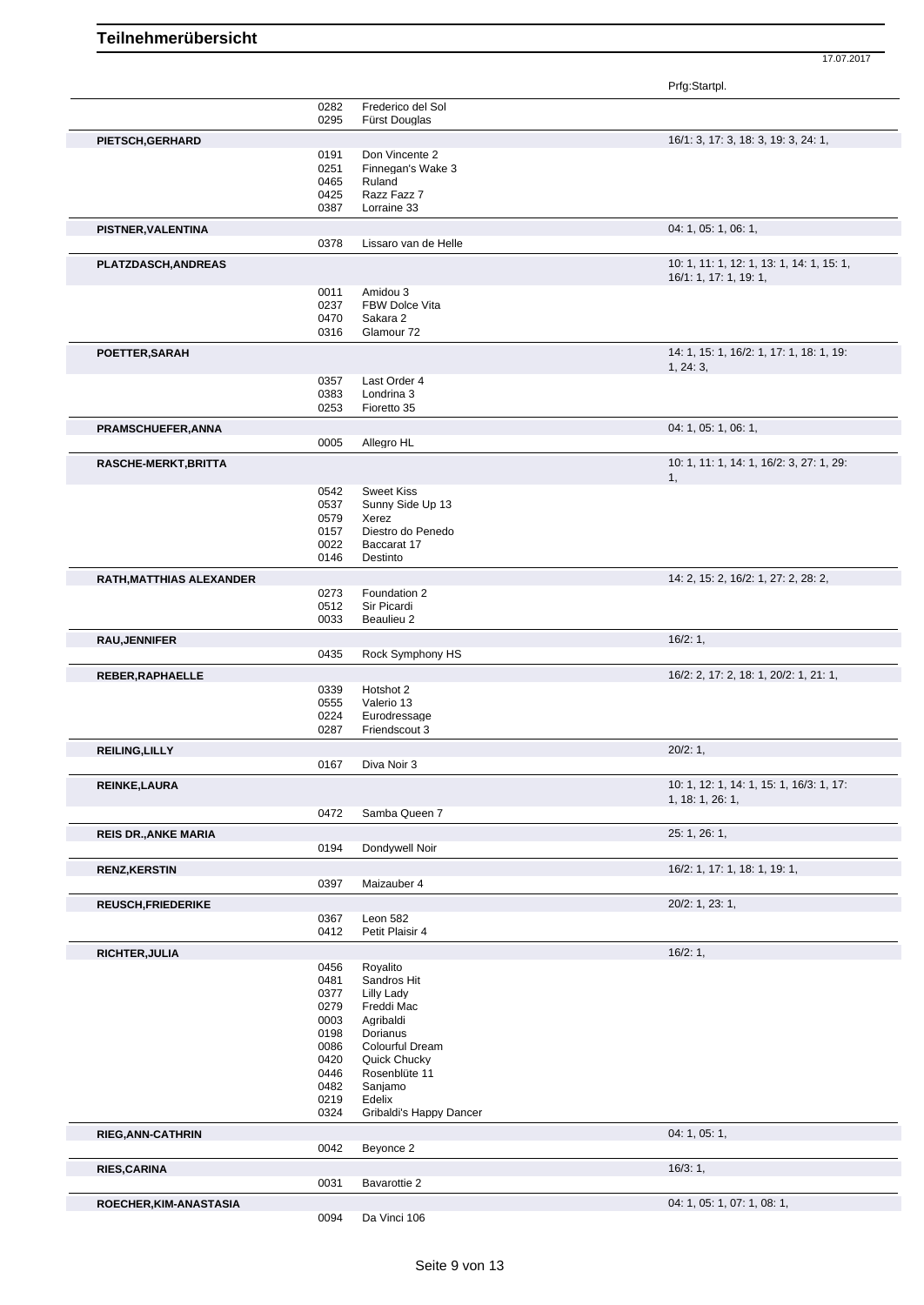Prfg:Startpl. 0356 Lancet Girl **ROEHRICHT, ALINA** 10: 2, High Point 2 0409 Oma's Little Big 0020 Atlantis 195 **ROHRMUSS,VICTORIA** 07: 1, 08: 1, 09: 1, 0089 Corelli de Luxe<br>0371 Lia Delicia 2 Lia Delicia 2 **ROTHENBERGER,SANNEKE** 26: 1, 27: 1, 0272 Foreign Affair 3 **ROTHENBERGER,SOENKE** 16/3: 1, 26: 1, 0483 Sankt Anton 3 **ROTHER,HANNAH MILENA** 16/3: 2, 17: 2, 18: 2, 0314 Germany 51<br>0511 Sir Odenwal Sir Odenwald **ROTTER,DAGMAR** 16/1: 1, 0213 Duchesse de Coeur **RUEBEN,JOHANNES** 24: 1, 0182 Don Diavolo 4 **RUEHL,JOHANNES B.** 14: 1, 15: 1, 20/2: 1, 0116 Dante 94 0346 Johann 30 **RUPPERT,FABIENNE** 07: 1, 08: 1, 09: 1, 0393 Lucky Luke R 2<br>0176 Dominguez G 0176 Dominquez G<br>0399 Mc Memory Mc Memory **RUPPERT,MICHELLE** 07: 1, 08: 1, 09: 1, 0393 Lucky Luke R 2 **RUSSO,DOMINIK 16/2: 1, 16/2: 1, 16/2: 1, 16/2: 1, 16/2: 1, 16/2: 1, 16/2: 1, 16/2: 1, 16/2: 1, 16/2: 1, 16/2: 1, 16/2: 1, 16/2: 1, 16/2: 1, 16/2: 1, 16/2: 1, 16/2: 1, 16/2: 1, 16/2: 1, 16/2: 1, 16/2: 1, 16/2: 1, 16/2: 1,** 0130 Dehli 2 **SARDA,JUDIT** 14: 1, 15: 1, 21: 1, 0200 Double Joy 4 0066 Cap Amour **SCHAMBURG,HENRI** 04: 2, 05: 2, 06: 1, 0212 Ducati K<br>0441 Ronaldin 0441 Ronaldinho 24<br>0229 Fanity Flair **Fanity Flair SCHEREN,ANTONIA** 01: 1, 02: 1, 26: 1, 02: 1, 26: 1, 02: 1, 26: 1, 02: 1, 26: 1, 02: 1, 26: 1, 02: 1, 26: 1, 02: 1, 26: 1, 02: 1, 26: 1, 02: 1, 26: 1, 02: 1, 26: 1, 02: 1, 26: 1, 02: 1, 02: 1, 26: 1, 02: 1, 02: 1, 02: 1, 0 Sternstunde 15 **SCHMID,PAUL** 10: 1, 14: 1, 0456 Royalito<br>0481 Sandros Sandros Hit **SCHMIDT,MARGARETHA** 16/3: 1, 25: 1, 0348 Kenley H<br>0559 Vivaldi 10 Vivaldi 100 **SCHMITT,MANUELA** 16/1: 1, 17: 1, 18: 1, 19: 1, 0418 Quenzel<br>0099 Daiquiri Daiquiri 115 **SCHMITT,VANESSA** 01: 1, 02: 1, 03: 1, 16/3: 1, 26: 1, 0571 Whipsaw 0571 Whipsaw 01: 1, 02: 1, 02: 1, 03: 1, 16/3: 1, 26: 1, Whipsaw **SCHNEIDER, ALINA** 0268 Flying Be 0268 Flying Be 0268 Flying Be 04: 1, 05: 1, 05: 1, 07: 1, 08: 1, 09: 1, 0268 Flying Be<br>0257 First Kiss First Kiss 12 **SCHNEPPENHEIM,SASKIA** 01: 1, 02: 1, 03: 1, 14: 1, 23: 1, 26: 1, 0051 Bolero 336 0319 Graciah **SCHOEN,JENNIFER** 16/2: 2, 20/2: 1, 22: 1, 0012 Amos 71 0486 Santa Maria 35 0196 Donna Maria Lucia 2 **SCHOENHERR,JULIA** 16/3: 1, 24: 1, 0209 DSP Leoness<br>0210 DSP Lifestyle DSP Lifestyle **SCHOLL,JULIANE** 04: 1, 05: 1, 06: 1, 0122 Darlington 15 **SCHORSCH,EVA-MARIA** 16/3: 2, 23: 2, 0140 Denver Star 2<br>0365 Lenny Kravitz Lenny Kravitz 11

**SCHRECKER,KIM** 04: 1, 05: 1,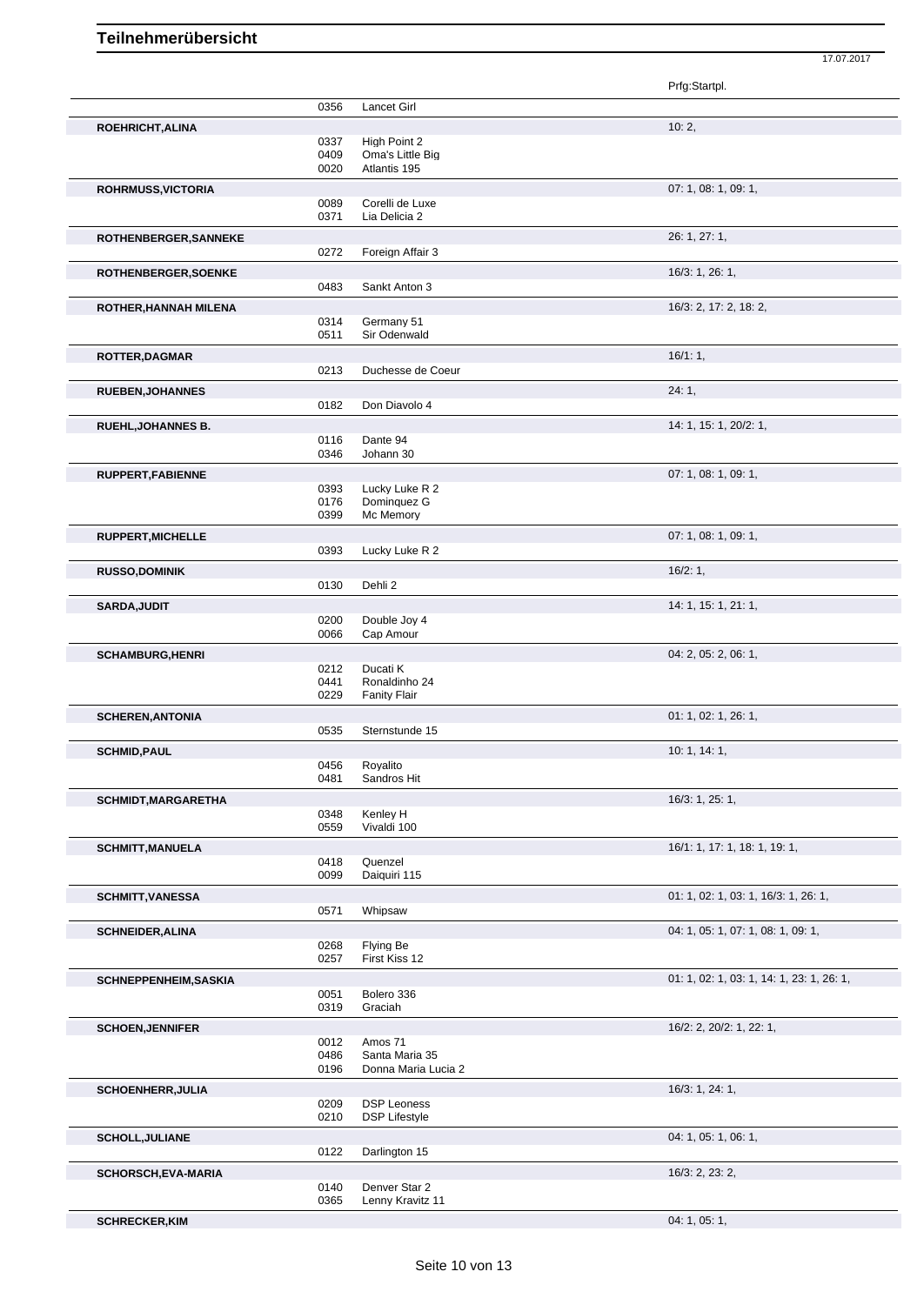Prfg:Startpl.

|                                | 0124 | Davita 8                   |                                           |
|--------------------------------|------|----------------------------|-------------------------------------------|
| SCHULTE-UEBERMUEHLEN, BETTI    |      |                            | 10: 2, 11: 1, 12: 1, 13: 2, 16/1: 2, 17:  |
|                                |      |                            | 2, 18: 2, 19: 2, 27: 1, 28: 1,            |
|                                | 0413 | Pierrot W                  |                                           |
|                                | 0325 | Grosso's Gentle            |                                           |
|                                | 0530 | Starbucks 2                |                                           |
|                                | 0392 | Lucky Like                 |                                           |
|                                | 0164 | Diplomat 108               |                                           |
|                                |      |                            |                                           |
| <b>SCHULZ, JULIA</b>           |      |                            | 04: 1, 05: 1, 06: 1,                      |
|                                | 0036 | Beluga's Charming Boy      |                                           |
| <b>SCHUSTER, KATHARINA</b>     |      |                            | 01: 2, 02: 2, 03: 1,                      |
|                                | 0434 | <b>Rock Royal</b>          |                                           |
|                                | 0118 | Danuwa                     |                                           |
|                                | 0562 | Wakasch 4                  |                                           |
|                                | 0082 | Cocoloco 7                 |                                           |
|                                | 0358 | Laurentino 9               |                                           |
|                                |      |                            |                                           |
| <b>SCHWANZ,UWE</b>             |      |                            | 10: 2, 11: 2, 12: 2, 13: 2, 14: 2, 15: 2, |
|                                | 0248 | Fifth Avenue 6             |                                           |
|                                | 0115 | Dante 78                   |                                           |
|                                | 0330 | Hermes 134                 |                                           |
|                                | 0350 | Kildedals Dublo            |                                           |
| <b>SIMON, GRETA</b>            |      |                            | 07:1,08:1,                                |
|                                | 0201 | Down Under 9               |                                           |
|                                |      |                            |                                           |
| SIMON, LARISSA                 |      |                            | 23: 1, 25: 1,                             |
|                                | 0427 | Regaliz                    |                                           |
|                                |      |                            | 01: 1, 02: 1,                             |
| SIMON, LOUISA                  |      |                            |                                           |
|                                | 0508 | Sir Henry 275              |                                           |
| <b>SKAIDE, HANNAH SOPHIE</b>   |      |                            | 04: 1, 05: 1,                             |
|                                | 0120 | Dark Desire 4              |                                           |
|                                | 0050 | Bohemian                   |                                           |
|                                |      |                            |                                           |
| SOMMER, JOELLE                 |      |                            | 07:1,                                     |
|                                | 0410 | Otto S                     |                                           |
|                                | 0311 | Gabia La Grande L          |                                           |
|                                | 0550 | Top Ca-ila                 |                                           |
| <b>SPOECKINGER, DAMIANA</b>    |      |                            | 23:1,                                     |
|                                | 0457 | RPZ Diamiro                |                                           |
|                                |      |                            |                                           |
| <b>STEGMAIER-HEISE, NICOLE</b> |      |                            | 23:1,                                     |
|                                | 0465 | Ruland                     |                                           |
|                                |      |                            | 16/1: 1, 17: 1, 19: 1,                    |
| <b>STEINMEIER, KATHRIN</b>     | 0161 | Dimagica                   |                                           |
|                                | 0391 | Lucky Boy F                |                                           |
|                                |      |                            |                                           |
| <b>STROBEL, LAURA</b>          |      |                            | 22:1,                                     |
|                                | 0158 | Dietrich del Sol           |                                           |
|                                |      |                            | 10: 1, 11: 1, 12: 1, 13: 1,               |
| SUNTRUP, ALEXANDRA             |      | Dancing Diamond 15         |                                           |
|                                | 0107 |                            |                                           |
| <b>TASCHER, KATHARINA</b>      |      |                            | 14: 1, 16/3: 1,                           |
|                                | 0577 | Woodlok                    |                                           |
|                                | 0340 | Houston 19                 |                                           |
|                                | 0249 | Filou de Paris             |                                           |
|                                | 0294 | Funkelfeuer                |                                           |
|                                | 0173 | Dolores 190                |                                           |
|                                | 0080 | Clarima del Pierre         |                                           |
|                                | 0063 | Call me Candy 2            |                                           |
|                                | 0480 | Sandro's Bud               |                                           |
|                                |      |                            |                                           |
| <b>TEEUWEN,LEONIE</b>          |      |                            | 01: 1, 02: 1,                             |
|                                | 0061 | Bugs Bunny 34              |                                           |
| <b>TESCH, SABINE</b>           |      |                            | 10: 2, 16/1: 2,                           |
|                                | 0581 | Zanzibar 22                |                                           |
|                                | 0553 | Toy Story 5                |                                           |
|                                | 0583 | Zorro 357                  |                                           |
|                                |      |                            |                                           |
| THAMM, JULIA                   |      |                            | 25:1,                                     |
|                                | 0096 | Dacapo 212                 |                                           |
|                                | 0067 | Casino Prince Charming     |                                           |
| THIEL, STELLA                  |      |                            | 04: 1, 05: 1, 06: 1,                      |
|                                | 0588 | Dawn 9                     |                                           |
|                                |      |                            |                                           |
| THOMPSON, SAMANTHA             |      |                            | 10: 1, 16/2: 1, 17: 1, 18: 1, 19: 1,      |
|                                | 0407 | Nea's Astina               |                                           |
|                                | 0095 | Da Vinci 214               |                                           |
|                                | 0539 | Sunshine Blue              |                                           |
|                                | 0100 | Dakar 153                  |                                           |
|                                | 0572 | <b>Whispering Spirit 2</b> |                                           |
|                                | 0538 | Sunrise Gold               |                                           |
|                                |      |                            |                                           |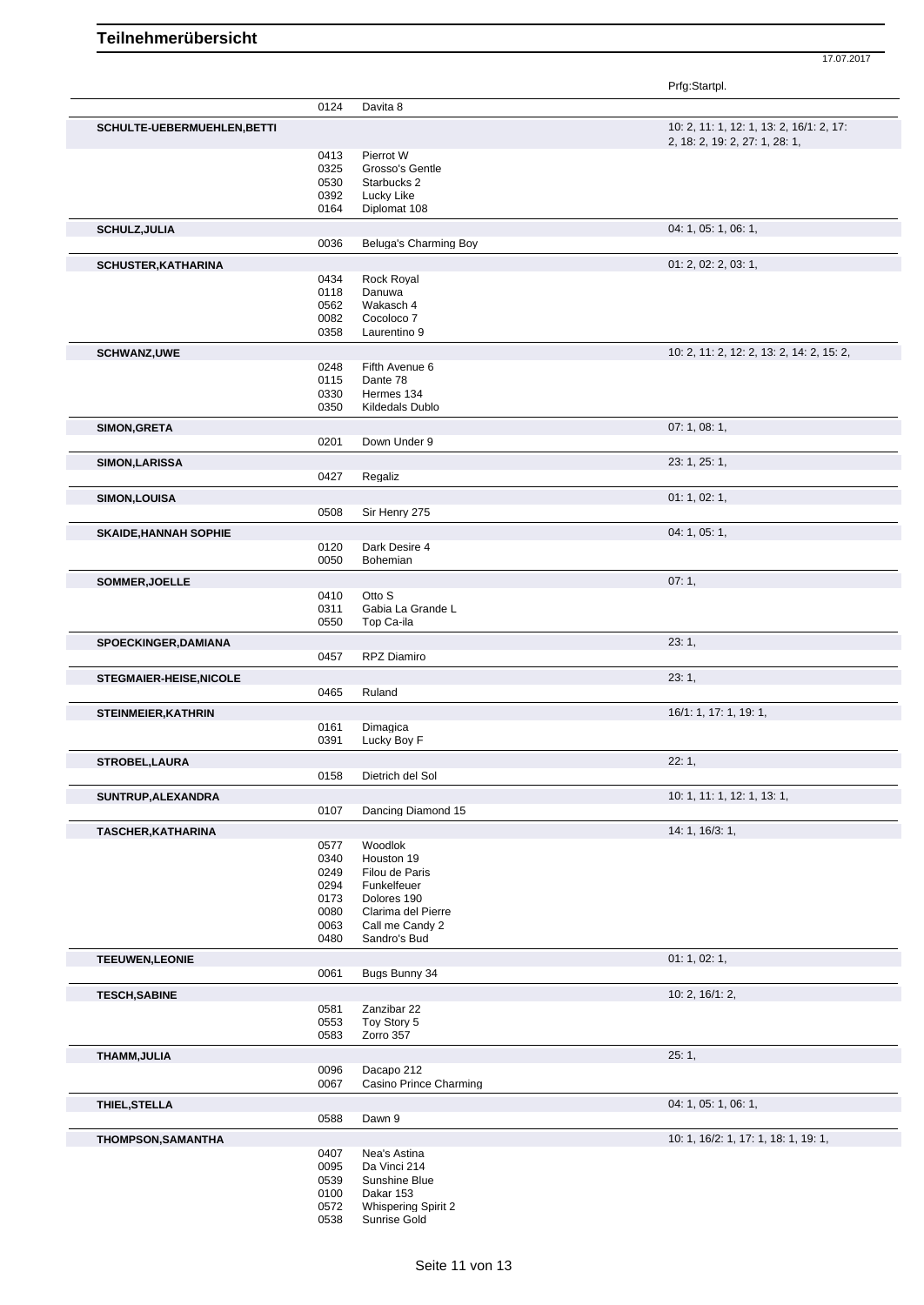Prfg:Startpl.

|                               |              |                                    | Prig:Startpl.                              |
|-------------------------------|--------------|------------------------------------|--------------------------------------------|
|                               | 0403         | Monarch 115                        |                                            |
|                               | 0299         | Fürst Love 5                       |                                            |
|                               | 0093         | D'Avant                            |                                            |
|                               | 0083         | Colani 72                          |                                            |
|                               |              |                                    |                                            |
|                               | 0076         | Chianti Classico 3                 |                                            |
| <b>TILP, FRANZISKA</b>        |              |                                    | 16/2: 1, 17: 1, 18: 1, 19: 1,              |
|                               | 0047         | Black Moon 7                       |                                            |
| <b>TIMPE, ANDREA</b>          |              |                                    | 10: 2, 14: 1, 16/2: 2, 20/2: 1, 21: 1, 22: |
|                               |              |                                    | 1, 27: 1,                                  |
|                               | 0075         | Cherry Lady 8                      |                                            |
|                               | 0149         | Dewindo                            |                                            |
|                               | 0172         | Dixieland 32                       |                                            |
|                               | 0179         | Don Darwin                         |                                            |
|                               |              |                                    |                                            |
|                               | 0255         | First Class 78                     |                                            |
|                               | 0308         | Fürstenglanz 3                     |                                            |
|                               | 0271         | For the Memory                     |                                            |
|                               | 0177         | Don Carismo 2                      |                                            |
|                               | 0288         | Friesen Ball                       |                                            |
|                               | 0447         | Rosenquarz K                       |                                            |
|                               | 0247         | Fidermond 2                        |                                            |
| <b>TREFFINGER, MORITZ</b>     |              |                                    | 07: 2, 08: 2, 09: 1,                       |
|                               | 0552         | Top Queen H                        |                                            |
|                               | 0097         | Daily Pleasure WE                  |                                            |
| <b>ULSAMER, MONIKA</b>        |              |                                    | 10: 1, 14: 1, 15: 1,                       |
|                               | 0565         | Watch me 18                        |                                            |
|                               | 0009         | Amicelli 72                        |                                            |
|                               | 0352         | Kowalski 5                         |                                            |
| VATH, JANA                    |              |                                    | 16/2: 1, 17: 1, 18: 1, 19: 1,              |
|                               | 0226         | Fagostino                          |                                            |
| <b>VOLMER, HELENA ANTONIA</b> |              |                                    | 16/3: 1, 23: 1,                            |
|                               | 0364         | Lennox 178                         |                                            |
|                               | 0467         | Sa Vo M                            |                                            |
|                               | 0006         | Almelo 6                           |                                            |
|                               | 0370         | Lexington 61                       |                                            |
|                               |              |                                    |                                            |
| <b>VOLMER, MARTIN</b>         |              |                                    | 10: 1, 16/1: 2, 24: 1, 27: 1,              |
|                               | 0364         | Lennox 178                         |                                            |
|                               | 0467         | Sa Vo M                            |                                            |
|                               | 0006         | Almelo 6                           |                                            |
|                               | 0303         | Fürst Romanow                      |                                            |
|                               | 0370         | Lexington 61                       |                                            |
| <b>WAGNER, DORINA</b>         |              |                                    | 16/2: 1, 25: 1, 26: 1,                     |
|                               | 0453         | Royal Diamond 10                   |                                            |
|                               | 0234         | <b>Farell Royal</b>                |                                            |
|                               |              |                                    | 10: 1, 14: 1, 15: 1, 16/2: 1, 22: 1, 27:   |
| <b>WAGNER, THOMAS</b>         |              |                                    | 1, 28: 1,                                  |
|                               |              |                                    |                                            |
|                               |              | 0361 Leandro 166                   |                                            |
|                               | 0504         | Silvester Stallone K               |                                            |
|                               | 0414         | QC Fillipo Niro                    |                                            |
|                               | 0121         | Dark Pearl 17                      |                                            |
|                               | 0526         | Sonnentänzerin                     |                                            |
|                               |              |                                    | 26:1,                                      |
| <b>WEIDNER, JASMIN</b>        | 0019         | Astaire 41                         |                                            |
| <b>WEISS, SANDRA</b>          |              |                                    | 20/2: 2, 21: 2,                            |
|                               | 0048         | Bobby Brown 46                     |                                            |
|                               | 0522         | Skyway                             |                                            |
| <b>WELZ, KAREN</b>            |              |                                    | 04: 1, 05: 1, 06: 1,                       |
|                               | 0174         | Dolunay 2                          |                                            |
| <b>WESTERHOLT, SOPHIE</b>     |              |                                    | 16/3: 1, 25: 1, 26: 1,                     |
|                               | 0424         | Rash 2                             |                                            |
|                               | 0500         | Shakira 376                        |                                            |
| <b>WETZLER, CHARLINE</b>      |              |                                    | 14: 1, 16/3: 1,                            |
|                               | 0516         | Sirius Black 10                    |                                            |
|                               | 0558         | Viva-la-Vida 96                    |                                            |
|                               | 0206         | Dresscode 8                        |                                            |
| <b>WETZLER, RALF</b>          |              |                                    | 20/2: 1, 21: 1,                            |
|                               |              |                                    |                                            |
|                               | 0516<br>0558 | Sirius Black 10<br>Viva-la-Vida 96 |                                            |
|                               |              |                                    |                                            |
| <b>WEYLAND, LUTZ</b>          |              |                                    | 10:1,                                      |
|                               | 0014         | Aragorn le Grande                  |                                            |
| <b>WIEBUSCH, MARION</b>       |              |                                    | 10: 2, 16/1: 3, 20/2: 1, 22: 1,            |
|                               | 0281         | Frederico 39                       |                                            |
|                               | 0523<br>0430 | So Nice 2<br>Renoir Marte'n        |                                            |

**Teilnehmerübersicht**